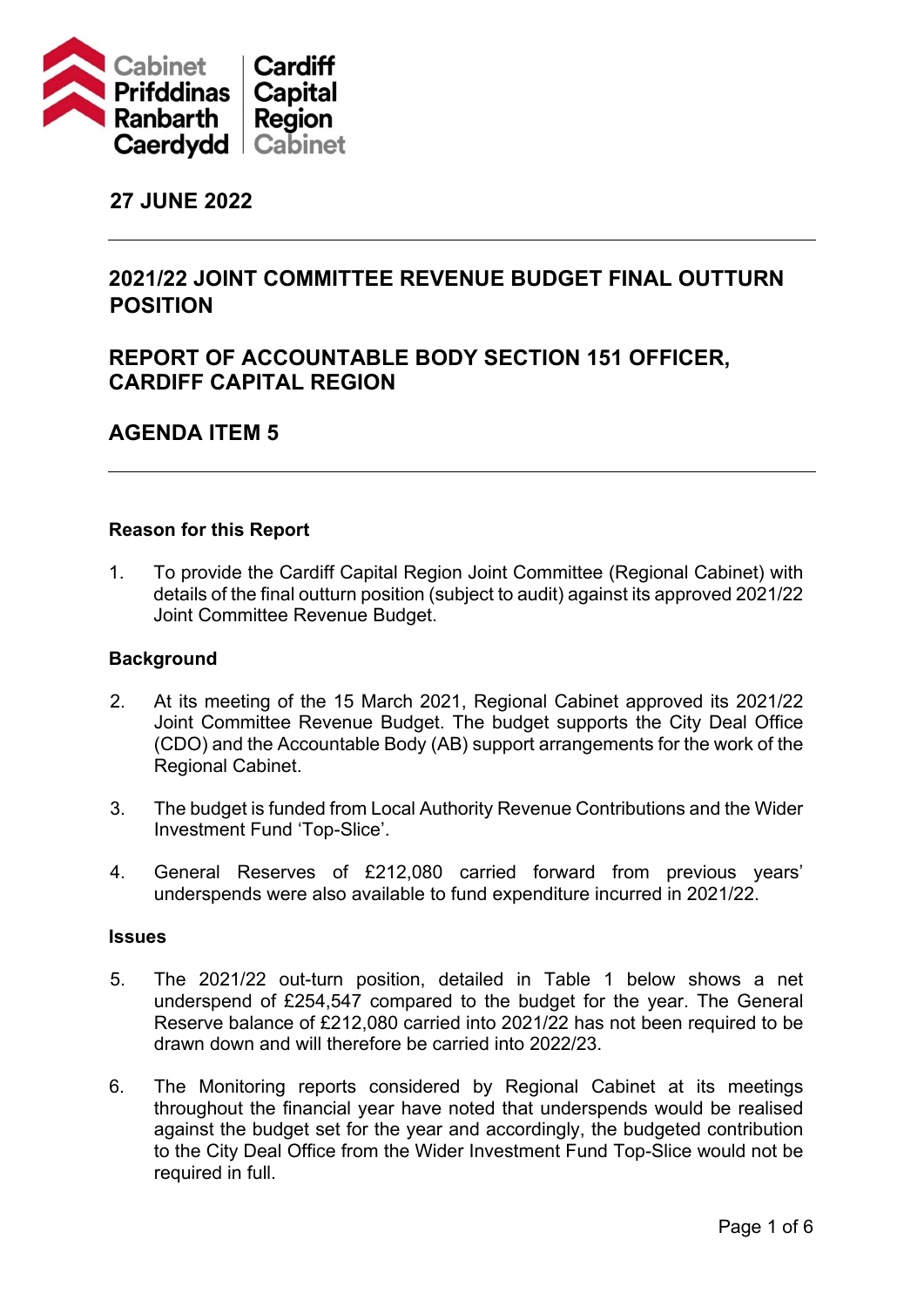7. The underspend during the year has resulted in a £254,547 reduction in the budgeted drawdown of Wider Investment Fund Top-Slice funding.

# **Table 1: 2021/22 Joint Committee Revenue Budget Outturn Position**

|                                       | <b>Budget</b> | <b>Outturn</b> |            |
|---------------------------------------|---------------|----------------|------------|
|                                       | 21/22         | <b>Actual</b>  | Variance   |
|                                       | £             | £              | £          |
| <b>Staffing Costs</b>                 | 1,568,736     | 1,040,943      | (527, 793) |
| <b>Total Employee Costs</b>           | 1,568,736     | 1,040,943      | (527, 793) |
| Office Lease                          | 15,000        | 15,000         | 0          |
| Office Other                          | 5,000         | (659)          | (5,659)    |
| <b>Total Premises Costs</b>           | 20,000        | 14,341         | (5,659)    |
| Travelling & Subsistence Costs        | 20,100        | 229            | (19, 871)  |
| <b>Total Transport Costs</b>          | 20,100        | 229            | (19, 871)  |
| <b>ICT Equipment</b>                  | 13,500        | 34,712         | 21,212     |
| Office Equipment & furniture          | 2,500         | (20)           | (2,520)    |
| Software Licenses & Mobiles           | 32,510        | 24,331         | (8, 179)   |
| Meeting Room Hire & Refreshments      | 15,000        | 12,228         | (2, 772)   |
| Events, Marketing & Branding          | 10,000        | 3,210          | (6, 790)   |
| <b>Media Management</b>               | 60,000        | 70,637         | 10,637     |
| Web Design / Social Media Management  | 1,000         | 0              | (1,000)    |
| Training & Development                | 13,500        | 0              | (13,500)   |
| <b>Welsh Translation</b>              | 5,000         | 8,270          | 3,270      |
| <b>General Expenses</b>               | 2,500         | (1, 466)       | (3,966)    |
| <b>Contingency Budget</b>             | 30,000        | 45,565         | 15,565     |
| <b>Total Supplies &amp; Services</b>  | 185,510       | 197,467        | 11,957     |
| 5 Yr Gateway Review Support           | 30,000        | 30,000         | 0          |
| Programme Development & Support       | 25,000        | 39,129         | 14,129     |
| WAO Performance Audit Fee             | 15,000        | 19,573         | 4,573      |
| <b>Procurement Support</b>            | 10,000        | 0              | (10,000)   |
| Joint Scrutiny                        | 25,000        | 39,612         | 14,612     |
| <b>CJC Earmark</b>                    | 0             | 250,000        | 250,000    |
| <b>CJC Preparation Costs</b>          | 0             | 272,780        | 272,780    |
| <b>WG CJC Preparation Grant</b>       | 0             | (250,001)      | (250,001)  |
| <b>Total External Support</b>         | 105,000       | 401,093        | 296,093    |
| <b>HR People Services</b>             | 16,185        | 17,994         | 1,809      |
| Finance & Accountancy Support         | 125,000       | 124,763        | (237)      |
| Exchequer, Internal Audit & Insurance | 2,857         | 4,857          | 2,000      |
| Legal & Governance Support            | 121,060       | 121,060        | 0          |
| ICT, Information & Governance         | 24,040        | 19,193         | (4, 847)   |
| <b>External Audit Fee</b>             | 12,500        | 24,500         | 12,000     |
| Contingency                           | 20,000        |                | (20,000)   |
| <b>Total Support Services (AB)</b>    | 321,642       | 312,367        | (9, 275)   |
|                                       |               |                |            |
| <b>Total Expenditure</b>              | 2,220,988     | 1,966,440      | (254, 547) |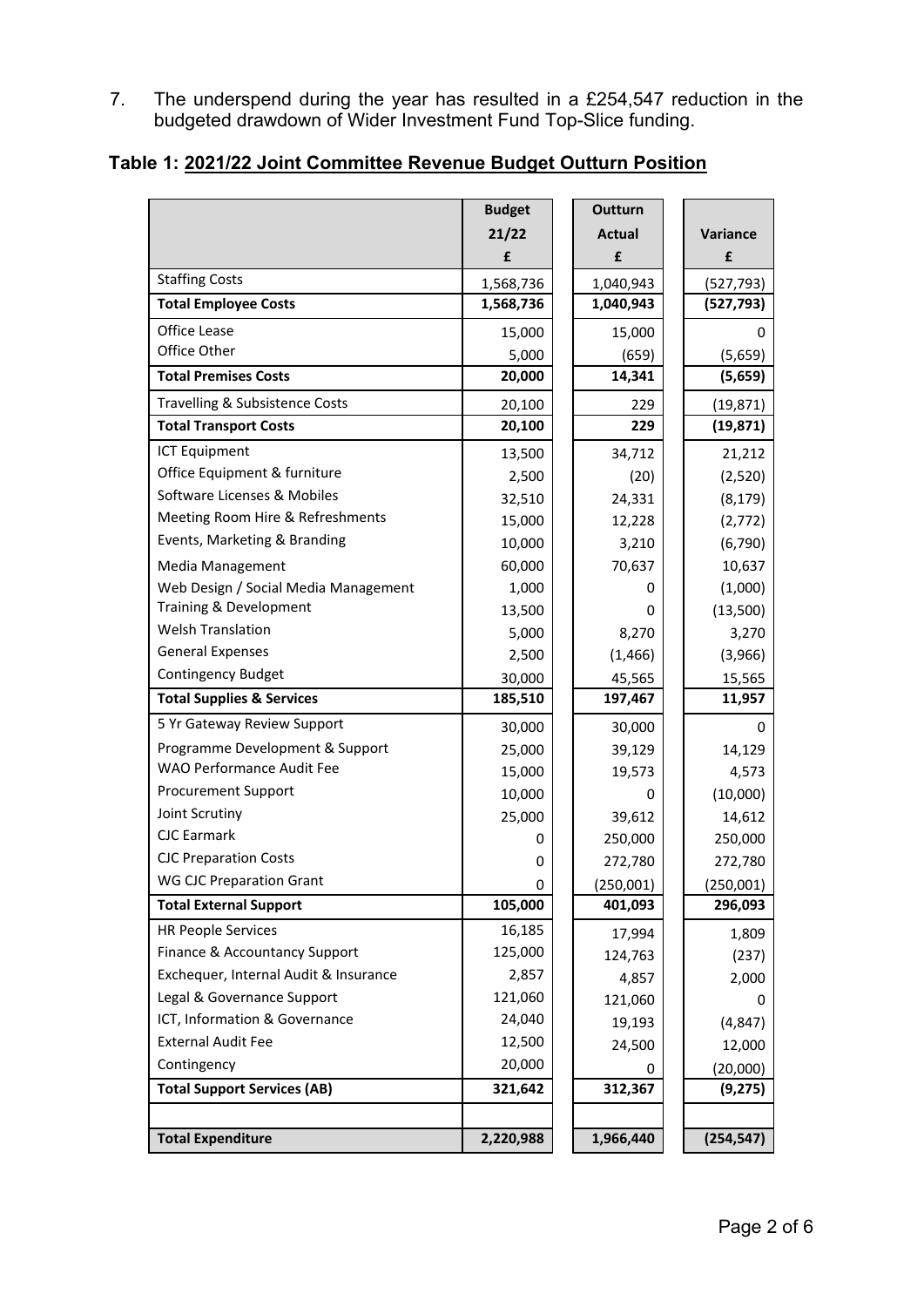| Local Authority Partner Contributions        | (1, 160, 058) | (1, 160, 058) |         |
|----------------------------------------------|---------------|---------------|---------|
| Wider Investment Fund Top Slice Contribution | (1,060,930)   | (806, 382)    | 254,548 |
| <b>Total Funding</b>                         | (2, 220, 988) | (1,966,440)   | 254,548 |

# **Employee Related Budgets: (£527,793)**

8. The Employee Related budget of £1,568,736, is based on an establishment of 28 FTEs with various anticipated start dates. This remains in progress with some posts still to be filled and other posts remaining vacant. The outturn above reflects the level of resources which were in place by year end.

## **Premises Costs: (£5,659)**

9. The contingency budget for 'other' accommodation costs was not required in 2021/22

# **Transport Related Expenditure: (£19,871)**

10. As a result of the impact of the pandemic and the ongoing restrictions, there has been a reduction in transport costs with minimal travel to and from meetings and events curtailed and the majority of meetings held virtually.

## **Supplies & Services: £11,957**

11. The main variances against these budget heads are overspends of £21,212 on ICT equipment for new starters, £15,565 against the Contingency Budget, £10,637 for ongoing Public Relations & Media work and £3,270 for Welsh Translation Costs, reflecting the level of ongoing activity. These variances are partly offset mainly by savings of £13,500 against the Training & Development budget, £8,179 on Software Licences and Mobiles and £6,790 on Events, Marketing and Branding.

# **External Support: £296,093**

12. This section includes an annual allocation of £30,000 towards the next 5 Year Gateway Review which will be carried forward as an Earmarked Reserve to be drawn down against future costs. In addition, there is a further amount of £250,000 earmarked to be carried forward to fund costs to be incurred in relation to the transition to the Corporate Joint Committee in 2022/23. Net spend within 2021-22 for the Corporate Joint Committee is £22,780 relates to set up costs. There are also overspends of £14,129 on Programme Development & Support mainly relating to ongoing work on risk management and £14,612 reflecting the correction of an uncleared reserve raised to cover Scrutiny costs in 2020/21.

# **Support Services (Accountable Body Support): (£9,275)**

13. HR support costs were £1,809 above the approved budget due to role evaluation and recruitment costs incurred in appointing senior roles to the structure during the first quarter of the financial year.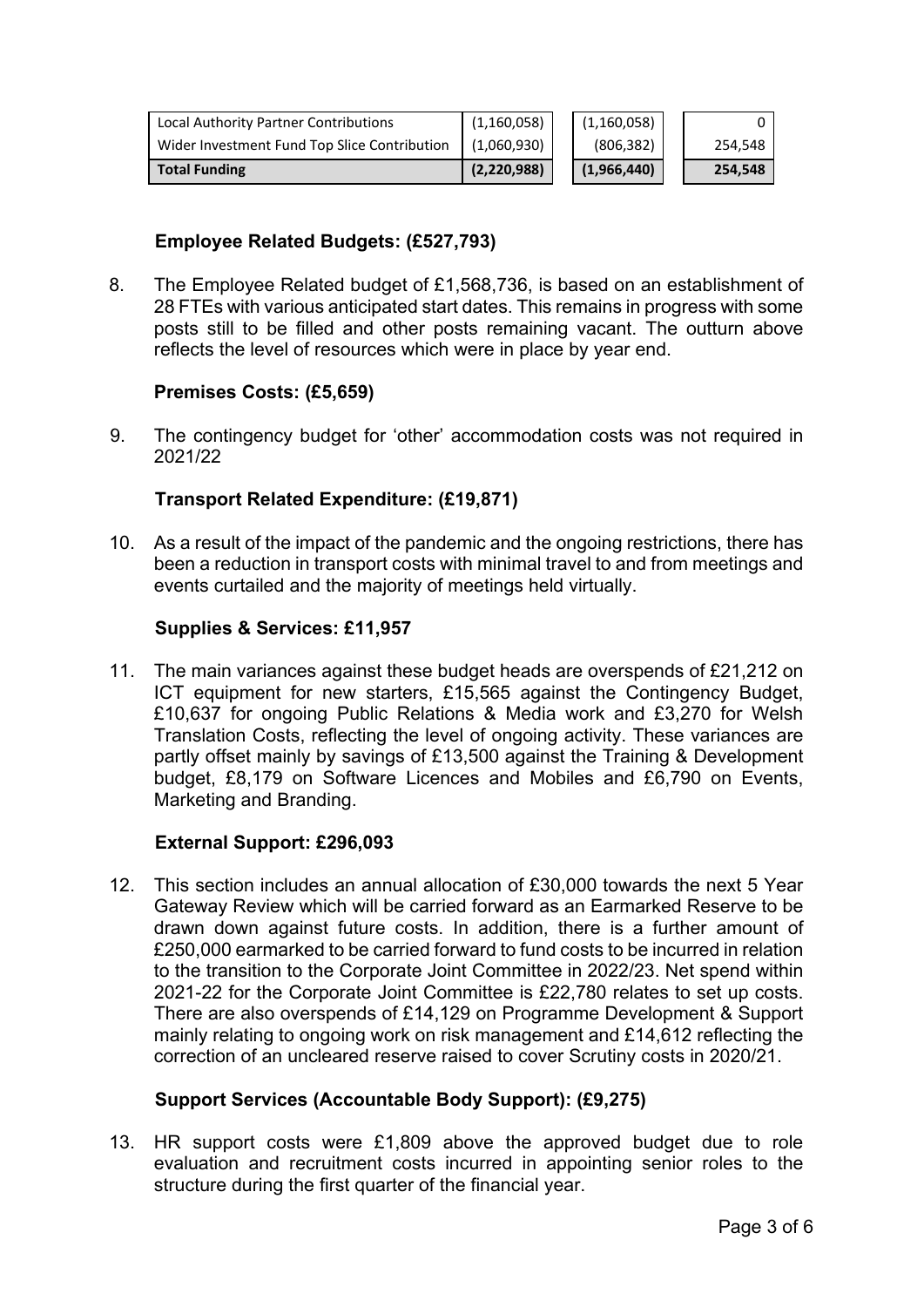- 14. The level of Internal Audit support has been increased as a reflection of increased activity and will result in an overspend against this budget of £2,000.
- 15. ICT costs will below budget by £4,847 as a result of delayed recruitment.
- 16. The External Audit Fee budget will incur an overspend of £12,000. It had been anticipated that costs would reduce from those charged in the earlier years of the City Deal, but this has not been the case.
- 17. An underspend of £20,000 against the contingency budget mitigates the net effect of the above.

#### **Reasons for Recommendations**

18. To inform Regional Cabinet of the final outturn position against its Joint Committee Revenue Budget for the year ending 31 March 2022.

#### **Financial Implications**

19. The underspend position in 2021/22 compared to the budget approved for that year has reduced the planned Wider Investment Fund (WIF) 'Top Slice' contribution to the Joint Committee Revenue Budget required during the year.

#### **Legal Implications**

- 20. The Joint Working Agreement in relation to the delivery of the Cardiff Capital Region City Deal (JWA) provides that the Regional Cabinet's terms of reference include monitoring performance. One of the purposes of this report is to facilitate such monitoring by providing details of the final out-turn position against the Joint Committee Revenue Budget for the year ending 31 March 2022.
- 21. As this report simply sets the final outturn position for Joint Cabinet to note, there are no other legal implications for this report.

# **Well-being of Future Generations Act 2015 (Wales)**

- 22. In developing the Plan and in considering its endorsement regard should be had, amongst other matters, to:
	- a) the Welsh Language (Wales) Measure 2011 and the Welsh Language Standards:
	- b) public sector duties under the Equalities Act 2010 (including specific Welsh public sector duties). Pursuant to these legal duties Councils must in making decisions have due regard to the need to (1) eliminate unlawful discrimination, (2) advance equality of opportunity and (3) foster good relations on the basis of protected characteristics. Protected characteristics are: a. age; b. gender reassignment; c. sex; d. race – including ethnic or national origin, colour or nationality; e. disability; f. pregnancy and maternity; g. marriage and civil partnership; h. sexual orientation; I. religion or belief – including lack of belief, and;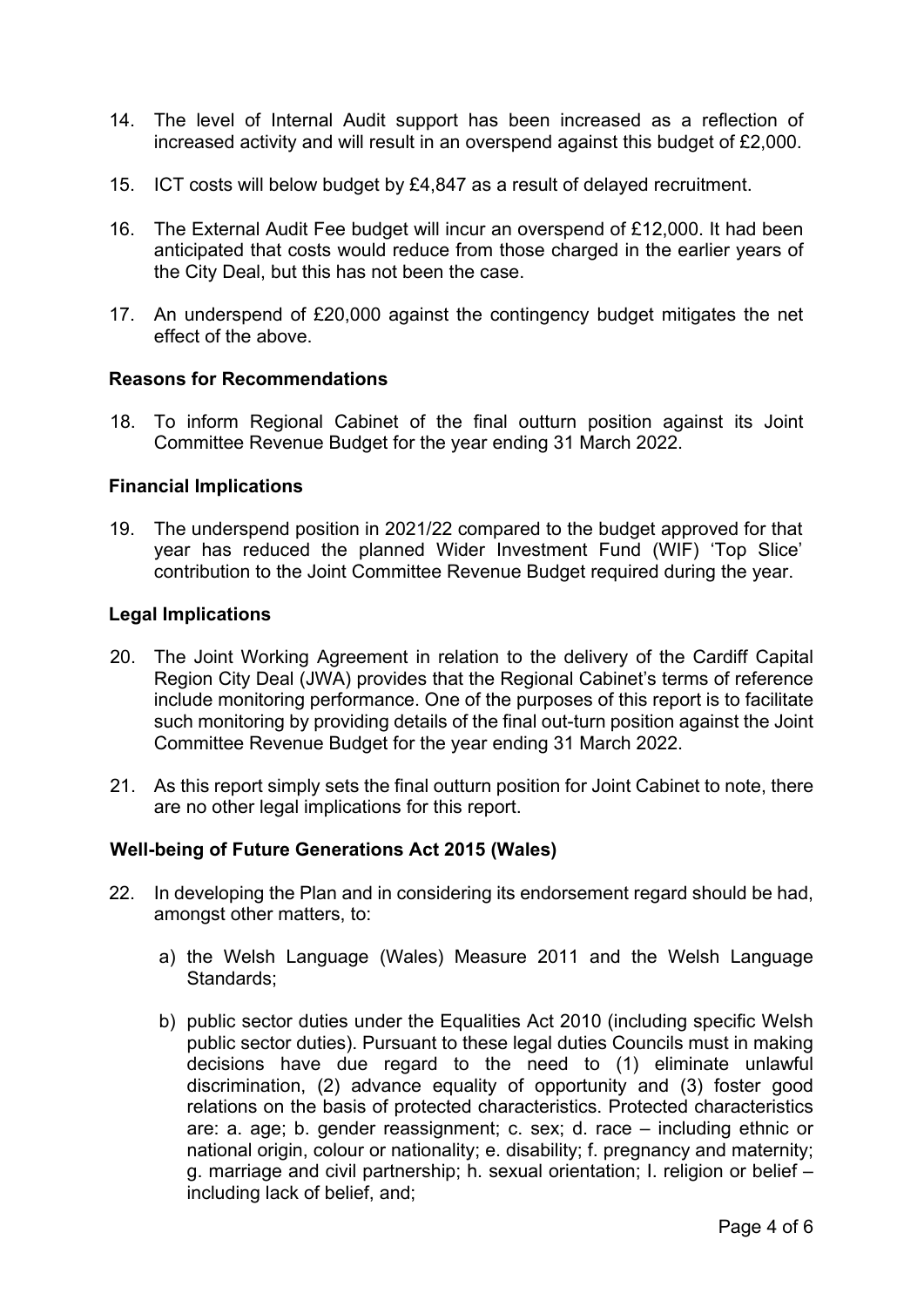c) the Well-being of Future Generations (Wales) Act 2015. The Well-being of Future Generations (Wales) Act 2015 ('the Act') is about improving the social, economic, environmental and cultural well-being of Wales. The Act places a 'well-being duty' on public bodies aimed at achieving 7 national well-being goals for Wales - a Wales that is prosperous, resilient, healthier, more equal, has cohesive communities, a vibrant culture and thriving Welsh language and is globally responsible. In discharging their respective duties under the Act, each public body listed in the Act (which includes the Councils comprising the CCRCD) must set and published wellbeing objectives. These objectives will show how each public body will work to achieve the vision for Wales set out in the national wellbeing goals. When exercising its functions, the Regional Cabinet should consider how the proposed decision will contribute towards meeting the wellbeing objectives set by each Council and in so doing achieve the national wellbeing goals. The wellbeing duty also requires the Councils to act in accordance with a 'sustainable development principle'. This principle requires the Councils to act in a way which seeks to ensure that the needs of the present are met without compromising the ability of future generations to meet their own needs.

Put simply, this means that Regional Cabinet must take account of the impact of their decisions on people living their lives in Wales in the future. In doing so, Regional Cabinet must:

- look to the long term;
- focus on prevention by understanding the root causes of problems;
- deliver an integrated approach to achieving the 7 national well-being goals;
- work in collaboration with others to find shared sustainable solutions;
- involve people from all sections of the community in the decisions which affect them.
- 23. Regional Cabinet must be satisfied that the proposed decision accords with the principles above. To assist Regional Cabinet to consider the duties under the Act in respect of the decision sought, an assessment has been undertaken, which is attached at Appendix 1.

# **Equality Act 2010**

- 24. In considering this matter, regard should be had, amongst other matters, to the Councils' duties under the Equality Act 2010. Pursuant to these legal duties the Regional Cabinet must in making decisions have due regard to the need to (1) eliminate unlawful discrimination (2) advance equality of opportunity and (3) foster good relations on the basis of protected characteristics. Protected characteristics are:
	- age;
	- gender reassignment;
	- sex:
	- race including ethnic or national origin, colour or nationality;
	- disability;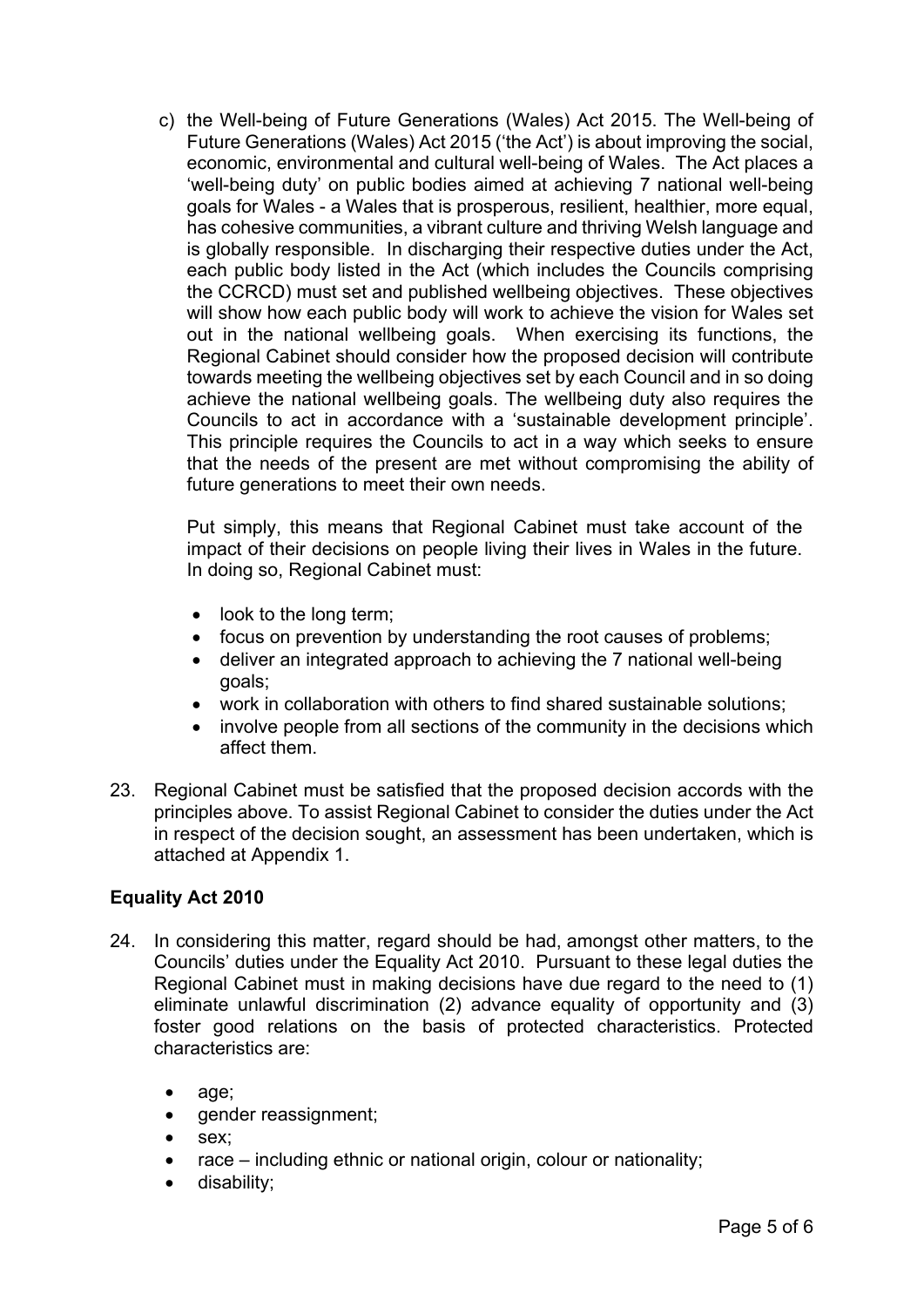- pregnancy and maternity;
- marriage and civil partnership;
- sexual orientation;
- religion or belief including lack of belief.

# **RECOMMENDATION**

- 25. It is recommended that Cardiff Capital Region Regional Cabinet:
	- (1) notes the final outturn position against the approved Joint Committee Revenue Budget for the year ending 31 March 2022.

## **Christopher Lee, Section 151 Officer Cardiff Capital Region 27 June 2022**

# **Appendix**

Appendix 1 Well–being of Future Generations Assessment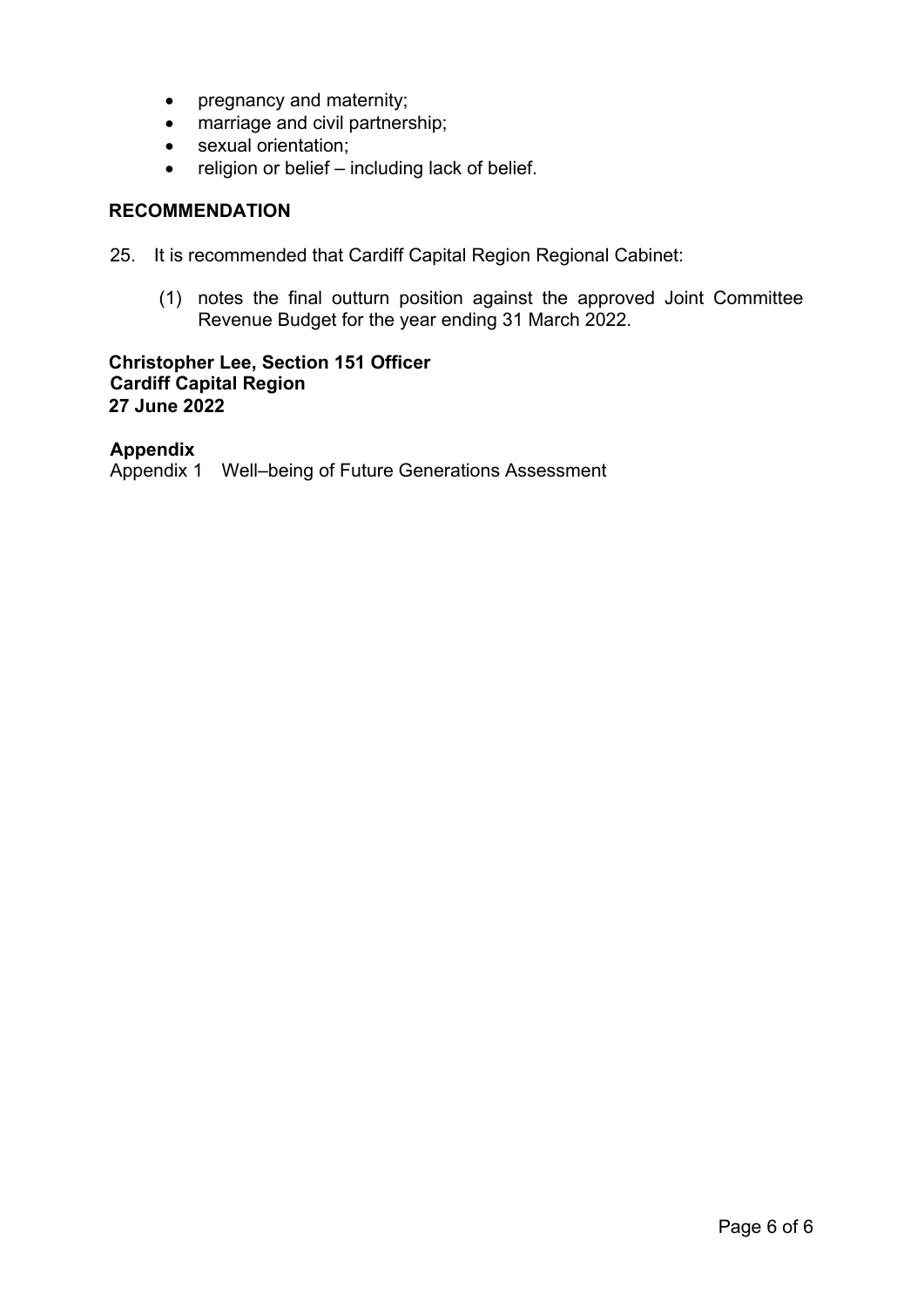# **Future Generations Assessment Evaluation (includes Equalities and Sustainability Impact Assessments)**

| Name of the Officer completing the evaluation:                                           | Please give a brief description of the aims of the proposal                                                                                        |
|------------------------------------------------------------------------------------------|----------------------------------------------------------------------------------------------------------------------------------------------------|
| <b>Christopher Lee</b>                                                                   | To provide details of expenditure, income and projected full year outturn<br>position against the approved 2021/22 Joint Committee revenue budget. |
| <b>Phone no: 02920 72300</b><br><b>E-mail:</b> christopher.lee@cardiff.gov.uk            |                                                                                                                                                    |
| <b>Proposal:</b> 2021/22 Joint Committee Revenue Budget Final<br><b>Outturn Position</b> | Date Future Generations Evaluation form completed: 27 June 2022                                                                                    |

**1. Does your proposal deliver any of the well-being goals below?** Please explain the impact (positive and negative) you expect, together with suggestions of how to mitigate negative impacts or better contribute to the goal.

| <b>Well Being Goal</b>                                                                                                                                      | Does the proposal contribute to this goal?<br>Describe the positive and negative impacts.                                                                                     | What actions have been/will be taken to<br>mitigate any negative impacts or better<br>contribute to positive impacts? |
|-------------------------------------------------------------------------------------------------------------------------------------------------------------|-------------------------------------------------------------------------------------------------------------------------------------------------------------------------------|-----------------------------------------------------------------------------------------------------------------------|
| A prosperous Wales<br>Efficient use of resources, skilled,<br>educated people, generates wealth,<br>provides jobs                                           | The report sets out progress against agreed<br>revenue budgets and the way in which<br>resources are being used to deliver outcomes<br>and targets.                           | Set out in report                                                                                                     |
| <b>A resilient Wales</b><br>Maintain and enhance biodiversity and<br>ecosystems that support resilience<br>and can adapt to change (e.g. climate<br>change) | Not directly relevant however financial support<br>and investments will have regard to these<br>principles and will be set out on a business-<br>case by business-case basis. |                                                                                                                       |
| <b>A healthier Wales</b><br>People's physical and mental<br>wellbeing is maximized and health<br>impacts are understood                                     | Not directly applicable                                                                                                                                                       |                                                                                                                       |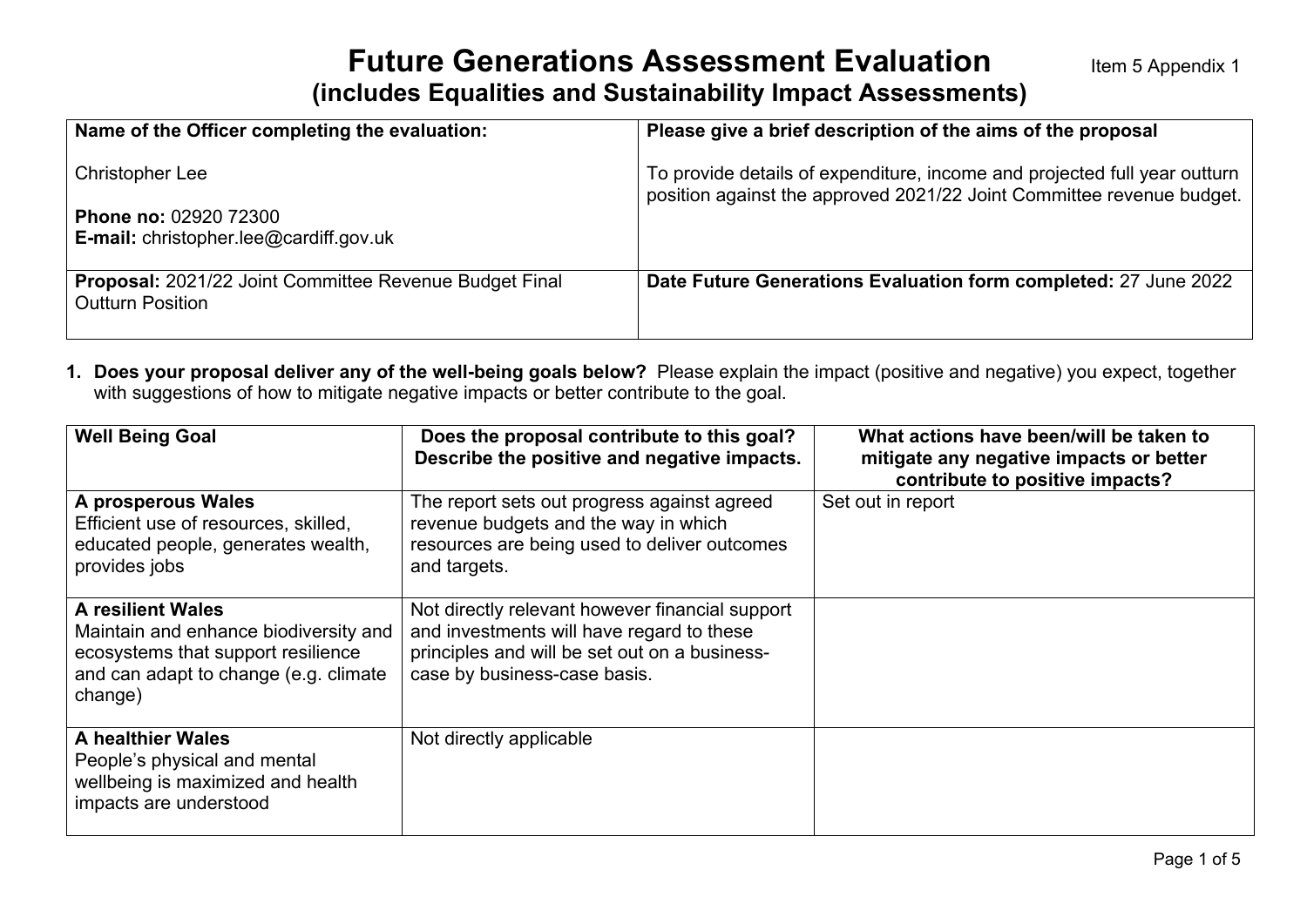|                                                                                                                                                                                              |                                                                                                                                                                                                                                                                                                                                                                                                | Item 5 Appendix 1                                                                                                     |
|----------------------------------------------------------------------------------------------------------------------------------------------------------------------------------------------|------------------------------------------------------------------------------------------------------------------------------------------------------------------------------------------------------------------------------------------------------------------------------------------------------------------------------------------------------------------------------------------------|-----------------------------------------------------------------------------------------------------------------------|
| <b>Well Being Goal</b>                                                                                                                                                                       | Does the proposal contribute to this goal?<br>Describe the positive and negative impacts.                                                                                                                                                                                                                                                                                                      | What actions have been/will be taken to<br>mitigate any negative impacts or better<br>contribute to positive impacts? |
| A Wales of cohesive communities<br>Communities are attractive, viable,<br>safe and well connected                                                                                            | Not directly applicable                                                                                                                                                                                                                                                                                                                                                                        |                                                                                                                       |
| A globally responsible Wales<br>Taking account of impact on global<br>well-being when considering local<br>social, economic and environmental<br>wellbeing                                   | Not directly applicable                                                                                                                                                                                                                                                                                                                                                                        |                                                                                                                       |
| A Wales of vibrant culture and<br>thriving Welsh language<br>Culture, heritage and Welsh language<br>are promoted and protected. People<br>are encouraged to do sport, art and<br>recreation | Not directly applicable                                                                                                                                                                                                                                                                                                                                                                        |                                                                                                                       |
| A more equal Wales<br>People can fulfil their potential no<br>matter what their background or<br>circumstances                                                                               | City Deal is about delivering as far as possible<br>across 10 LAs and a population of £1.5m<br>people. It is about economic gains - but<br>importantly how this will convert as tools for<br>improving people's lives. Some of the specific<br>interventions around skills and housing - will<br>seek to make a more direct contribution to<br>equity of access and equal opportunity for all. |                                                                                                                       |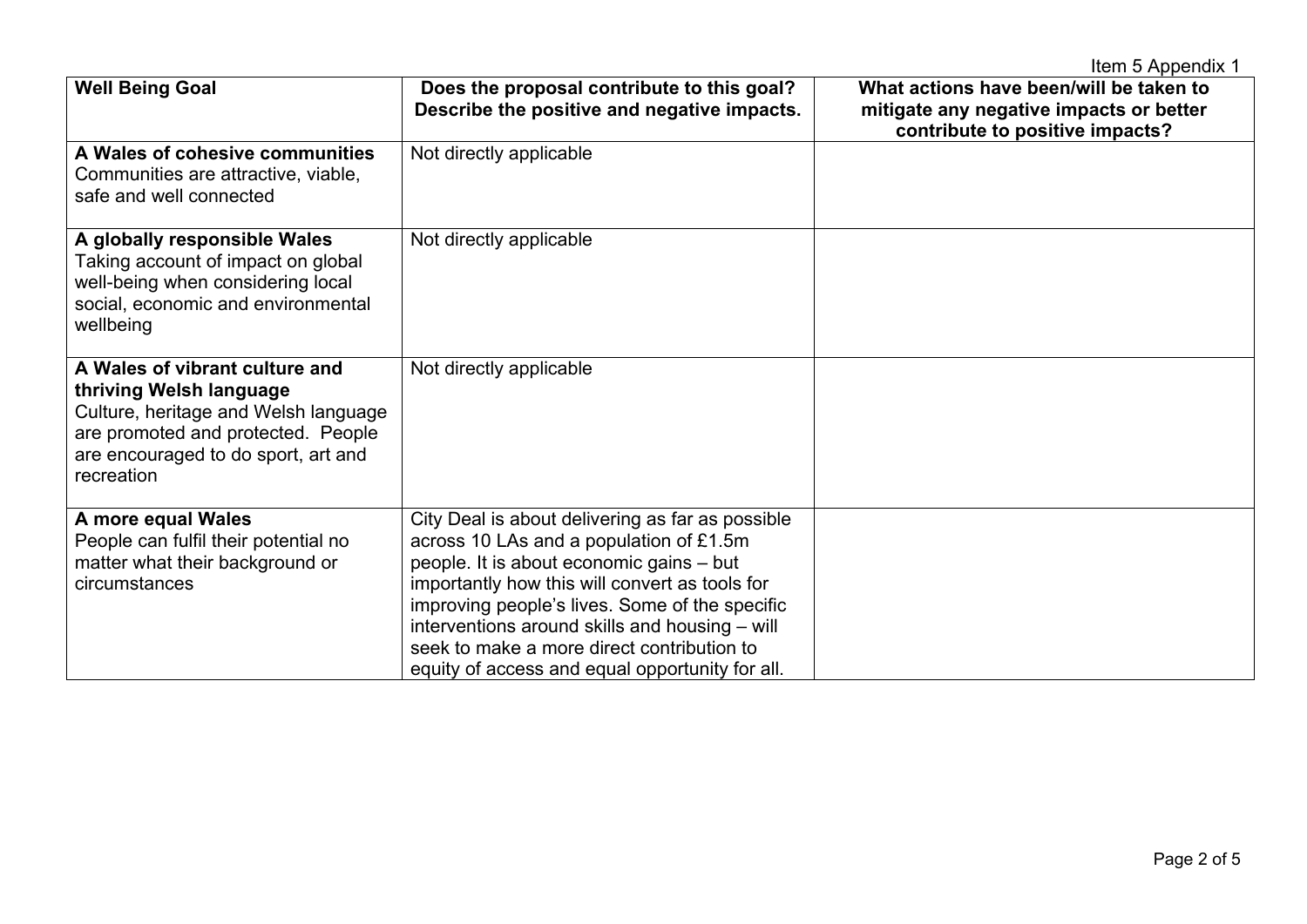| TIVII HAV JOAL PLOPOOA OMOOGOGA AHA PHOHALOG MO OGOGAHAMIO YOTOHIAHOO PHIIOIPIOO IN KO GOTOHOMICH<br>Does your proposal demonstrate you have met<br>Are there any additional actions to be taken to<br>Sustainable Development |                                                                                    |                                                                                                                           |                                                                            |  |
|--------------------------------------------------------------------------------------------------------------------------------------------------------------------------------------------------------------------------------|------------------------------------------------------------------------------------|---------------------------------------------------------------------------------------------------------------------------|----------------------------------------------------------------------------|--|
|                                                                                                                                                                                                                                | <b>Principle</b>                                                                   | this principle? If yes, describe how. If not explain<br>whv.                                                              | mitigate any negative impacts or better<br>contribute to positive impacts? |  |
| <b>Long Term</b>                                                                                                                                                                                                               | Balancing short<br>term need with long<br>term and planning<br>for the future      | The report sets out short-term interventions and<br>balances these against the long-term delivery of major<br>programmes. |                                                                            |  |
| M<br>Collaboration                                                                                                                                                                                                             | Working together<br>with other partners<br>to deliver<br>objectives                | A cornerstone of our process is the strength of<br>partnership working.                                                   |                                                                            |  |
| <b>Involvemen</b>                                                                                                                                                                                                              | Involving those<br>with an interest<br>and seeking their<br>views                  | Communications and engagement remain a feature of<br>our work.                                                            |                                                                            |  |
|                                                                                                                                                                                                                                | Putting resources<br>into preventing<br>problems occurring<br>or getting worse     | Demonstrated in the report through detailed funding<br>allocations and investment cases                                   |                                                                            |  |
| <b>Integration</b>                                                                                                                                                                                                             | Considering<br>impact on all<br>wellbeing goals<br>together and on<br>other bodies | City Deal seeks to make a contribution on place and to<br>improving the life chances of people in the region.             |                                                                            |  |

# **2. How has your proposal embedded and prioritized the sustainable governance principles in its development?**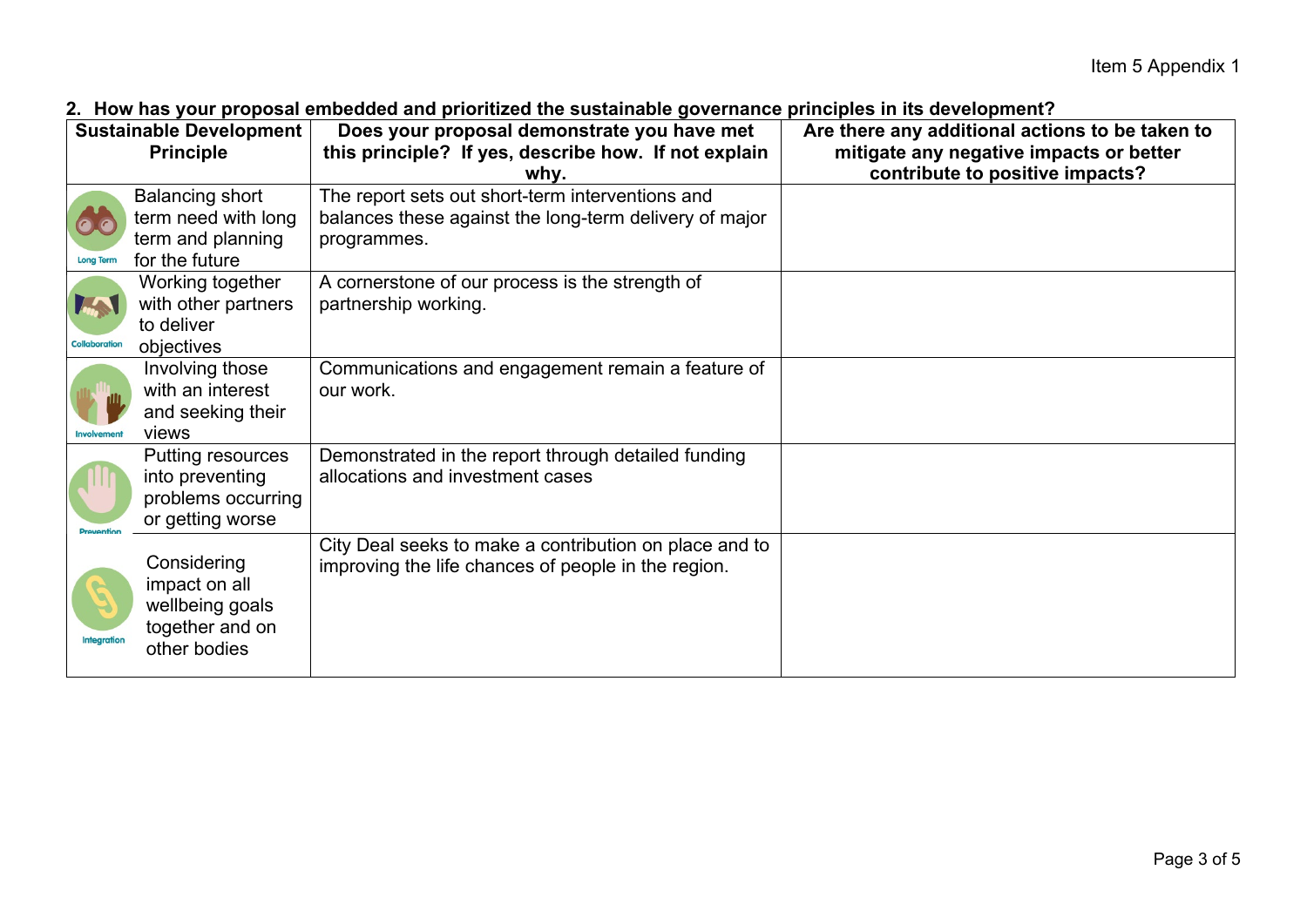**3. Are your proposals going to affect any people or groups of people with protected characteristics?** Please explain the impact, the evidence you have used and any action you are taking below.

| <b>Protected</b><br><b>Characteristics</b> | Describe any positive impacts your<br>proposal has on the protected<br>characteristic                                                                                                                                      | Describe any negative impacts<br>your proposal has on the<br>protected characteristic | What has been/will be done to<br>mitigate any negative impacts or<br>better contribute to positive<br>impacts? |
|--------------------------------------------|----------------------------------------------------------------------------------------------------------------------------------------------------------------------------------------------------------------------------|---------------------------------------------------------------------------------------|----------------------------------------------------------------------------------------------------------------|
| Age                                        | The report is an overview of financial<br>performance. The protected<br>characteristic assessments related to<br>specific proposals will need to be drawn<br>out in the relevant business cases and<br>proposal documents. | None arising at this time.                                                            |                                                                                                                |
| <b>Disability</b>                          | As above                                                                                                                                                                                                                   | As above                                                                              |                                                                                                                |
| Gender<br>reassignment                     | As above                                                                                                                                                                                                                   | As above                                                                              |                                                                                                                |
| Marriage or civil<br>partnership           | As above                                                                                                                                                                                                                   | As above                                                                              |                                                                                                                |
| Pregnancy or<br>maternity                  | As above                                                                                                                                                                                                                   | As above                                                                              |                                                                                                                |
| Race                                       | As above                                                                                                                                                                                                                   | As above                                                                              |                                                                                                                |
| <b>Religion or Belief</b>                  | As above                                                                                                                                                                                                                   | As above                                                                              |                                                                                                                |
| Sex                                        | As above                                                                                                                                                                                                                   | As above                                                                              |                                                                                                                |
| <b>Sexual Orientation</b>                  | As above                                                                                                                                                                                                                   | As above                                                                              |                                                                                                                |
| Welsh Language                             | As above                                                                                                                                                                                                                   | Not at this time but the situation will<br>be kept under review.                      |                                                                                                                |